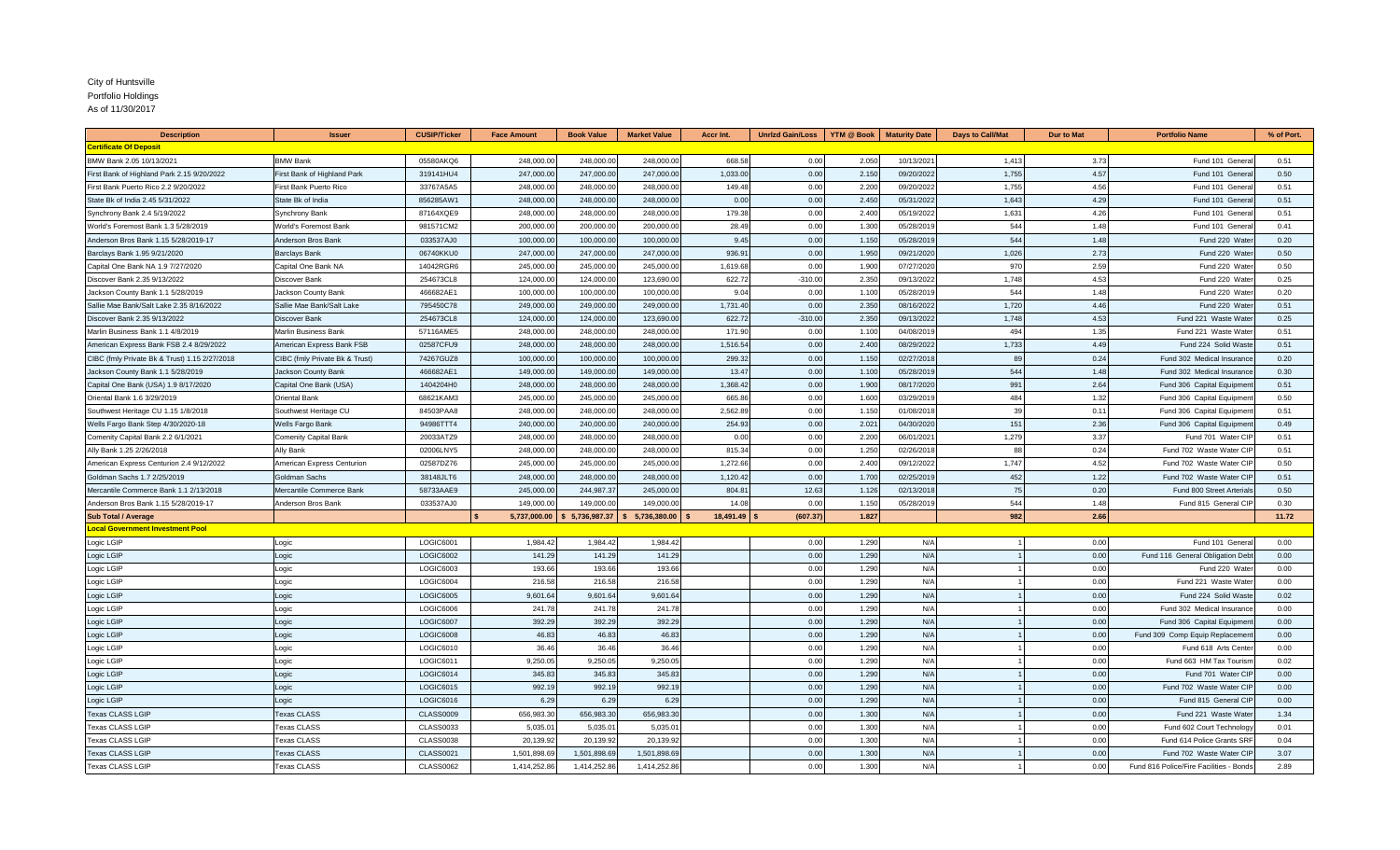| <b>Description</b>                               | Issuer                            | <b>CUSIP/Ticker</b> | <b>Face Amount</b> | <b>Book Value</b> | <b>Market Value</b>               | <b>Accr Int.</b> | <b>Unrizd Gain/Loss</b> | <b>YTM @ Book</b> | <b>Maturity Date</b>     | <b>Days to Call/Mat</b> | <b>Dur to Mat</b> | <b>Portfolio Name</b>                | % of Port.   |
|--------------------------------------------------|-----------------------------------|---------------------|--------------------|-------------------|-----------------------------------|------------------|-------------------------|-------------------|--------------------------|-------------------------|-------------------|--------------------------------------|--------------|
| Texas CLASS LGIP                                 | <b>Fexas CLASS</b>                | <b>CLASS0005</b>    | 3,337.1            | 3,337.1           | 3,337.                            |                  | 0.00                    | 1.30              | N/A                      |                         | 0.00              | Fund 101 Genera                      | 0.01         |
| <b>Texas CLASS LGIP</b>                          | <b>Texas CLASS</b>                | <b>CLASS0004</b>    | 154,531.1          | 154,531.1         | 154,531.                          |                  | 0.00                    | 1.300             | N/A                      |                         | 0.00              | Fund 116 General Obligation Deb      | 0.32         |
| <b>Texas CLASS LGIP</b>                          | <b>Texas CLASS</b>                | <b>CLASS0030</b>    | 389,151.86         | 389,151.8         | 389,151.8                         |                  | 0.00                    | 1.300             | N/A                      |                         | 0.00              | Fund 220 2007 Water I &              | 0.80         |
| <b>Texas CLASS LGIF</b>                          | Texas CLASS                       | <b>CLASS0031</b>    | 54.727.08          | 54,727.08         | 54,727.0                          |                  | 0.00                    | 1.300             | N/A                      |                         | 0.00              | Fund 220 2007 Water Reserve          | 0.11         |
| <b>Texas CLASS LGIF</b>                          | <b>Texas CLASS</b>                | <b>CLASS0008</b>    | 806,414.2          | 806.414.2         | 806.414.2                         |                  | 0.00                    | 1.30              | N/A                      |                         | 0.00              | Fund 220 Wate                        | 1.65         |
| <b>Texas CLASS LGIF</b>                          | <b>Texas CLASS</b>                | <b>CLASS0025</b>    | 594,243.51         | 594,243.5         | 594,243.5                         |                  | 0.00                    | 1.30              | N/A                      |                         | 0.00              | Fund 221 Nov 2002   &                | 1.21         |
| <b>Texas CLASS LGIP</b>                          | <b>Texas CLASS</b>                | <b>CLASS0007</b>    | 353,111.4          | 353,111.4         | 353,111.4                         |                  | 0.00                    | 1.30              | N/A                      |                         | 0.00              | Fund 224 Solid Wast                  | 0.72         |
| <b>Texas CLASS LGIF</b>                          | <b>Texas CLASS</b>                | <b>CLASS0027</b>    | 479,120.92         | 479.120.9         | 479,120.9                         |                  | 0.00                    | 1.300             | N/A                      |                         | 0.00              | Fund 302 Medical Insuranc            | 0.98         |
| <b>Texas CLASS LGIP</b>                          | <b>Texas CLASS</b>                | <b>CLASS0022</b>    | 287,901.02         | 287,901.0         | 287,901.0                         |                  | 0.00                    | 1.300             | N/A                      |                         | 0.00              | Fund 306 Capital Equipmen            | 0.59         |
| <b>Texas CLASS LGIP</b>                          | <b>Texas CLASS</b>                | <b>CLASS0054</b>    | 45,340.47          | 45,340.47         | 45,340.4                          |                  | 0.00                    | 1.300             | N/A                      |                         | 0.00              | Fund 309 Comp Equip Replacemen       | 0.09         |
| <b>Texas CLASS LGIP</b>                          | <b>Texas CLASS</b>                | <b>CLASS0024</b>    | 90,707.88          | 90,707.88         | 90,707.8                          |                  | 0.00                    | 1.300             | N/A                      |                         | 0.00              | Fund 461 Cemetery Endowmen           | 0.19         |
| <b>Texas CLASS LGIP</b>                          | <b>Texas CLASS</b>                | <b>CLASS0011</b>    | 6.46               | 6.46              | 6.46                              |                  | 0.00                    | 1.300             | N/A                      |                         | 0.00              | Fund 609 Airpor                      | 0.00         |
| <b>Texas CLASS LGIF</b>                          | <b>Texas CLASS</b>                | <b>CLASS0034</b>    | 4,036.6            | 4,036.64          | 4,036.6                           |                  | 0.00                    | 1.300             | N/A                      |                         | 0.00              | Fund 610 Library SR                  | 0.01         |
| <b>Texas CLASS LGIF</b>                          | <b>Texas CLASS</b>                | <b>CLASS0036</b>    | 40.323.1           | 40.323.1          | 40.323.1                          |                  | 0.00                    | 1.30              | N/A                      |                         | 0.00              | Fund 612 - PD School Resource Office | 0.08         |
| <b>Texas CLASS LGIF</b>                          | <b>Texas CLASS</b>                | <b>CLASS0041</b>    | 25,193.57          | 25,193.5          | 25,193.5                          |                  | 0.00                    | 1.30              | N/A                      |                         | 0.00              | Fund 618 Arts Cent                   | 0.05         |
| Texas CLASS LGIP                                 | <b>Texas CLASS</b>                | <b>CLASS0045</b>    | 8.47               | 8.47              | 8.47                              |                  | 0.00                    | 1.30              | N/A                      |                         | 0.00              | Fund 630 TIRZ #                      | 0.00         |
| <b>Texas CLASS LGIF</b>                          | <b>Texas CLASS</b>                | <b>CLASS0046</b>    | 44,332.64          | 44,332.64         | 44.332.6                          |                  | 0.00                    | 1.300             | N/A                      |                         | 0.00              | Fund 663 HM Tax Tourisn              | 0.09         |
| <b>Texas CLASS LGIF</b>                          | <b>Texas CLASS</b>                | <b>CLASS0020</b>    | 86,450.56          | 86,450.5          | 86,450.5                          |                  | 0.00                    | 1.300             | N/A                      |                         | 0.00              | Fund 701 Water Cl                    | 0.18         |
| Texas CLASS LGIP                                 | <b>Texas CLASS</b>                | CLASS0048           | 1,213,567.60       | 1,213,567.60      | 1,213,567.60                      |                  | 0.00                    | 1.300             | N/A                      |                         | 0.00              | Fund 703 Water CIP R&F               | 2.48         |
| <b>Texas CLASS LGIP</b>                          | <b>Texas CLASS</b>                | <b>CLASS0060</b>    | 2,414,073.08       | 2,414,073.0       | 2,414,073.0                       |                  | 0.00                    | 1.300             | N/A                      |                         | 0.00              | Fund 704 Water Projs - Bond          | 4.93         |
| <b>Texas CLASS LGIP</b>                          | <b>Texas CLASS</b>                | <b>CLASS0028</b>    | 34,603.3           | 34,603.3          | 34,603.3                          |                  | 0.00                    | 1.30              | N/A                      |                         | 0.00              | Fund 711 2002 WW Debt Cl             | 0.07         |
| <b>Texas CLASS LGIF</b>                          | <b>Texas CLASS</b>                | <b>CLASS0061</b>    | 1,790,947.8        | 1,790,947.8       | 1,790,947.8                       |                  | 0.00                    | 1.300             | N/A                      |                         | 0.00              | Fund 712 WW Prop 3 - bond            | 3.66         |
| <b>Texas CLASS LGIP</b>                          | <b>Texas CLASS</b>                | <b>CLASS0049</b>    | 478,035.4          | 478,035.4         | 478,035.4                         |                  | 0.00                    | 1.30              | N/A                      |                         | 0.00              | Fund 724 Solid Waste Transfer Static | 0.98         |
| <b>Texas CLASS LGIF</b>                          | <b>Texas CLASS</b>                | <b>CLASS0058</b>    | 232,084.48         | 232,084.48        | 232,084.4                         |                  | 0.00                    | 1.30              | N/A                      |                         | 0.00              | Fund 724 SW Transfer Station I &     | 0.47         |
| <b>Texas CLASS LGIP</b>                          | <b>Texas CLASS</b>                | <b>CLASS0059</b>    | 212,676.1          | 212.676.1         | 212,676.1                         |                  | 0.00                    | 1.300             | N/A                      |                         | 0.00              | Fund 724 SW Transfer Station Rsv     | 0.43         |
| <b>Texas CLASS LGIF</b>                          | <b>Texas CLASS</b>                | <b>CLASS0050</b>    | 2,045,194.04       | 2,045,194.04      | 2,045,194.0                       |                  | 0.00                    | 1.300             | N/A                      |                         | 0.00              | Fund 800 Street Arterial:            | 4.18         |
| <b>Texas CLASS LGIP</b>                          | <b>Texas CLASS</b>                | <b>CLASS0051</b>    | 149,499.2          | 149,499.2         | 149,499.2                         |                  | 0.00                    | 1.300             | N/A                      |                         | 0.00              | Fund 814 Sidewalks CIF               | 0.31         |
| <b>Texas CLASS LGIP</b>                          | <b>Texas CLASS</b>                | <b>CLASS0029</b>    | 1,140,635.70       | 1,140,635.7       | 1,140,635.7                       |                  | 0.00                    | 1.300             | N/A                      |                         | 0.00              | Fund 815 General CII                 | 2.33         |
| <b>Texas CLASS LGIP</b>                          | <b>Texas CLASS</b>                | <b>CLASS0052</b>    | 284,653.           | 284,653.1         | 284,653.1                         |                  | 0.00                    | 1.300             | N/A                      |                         | 0.00              | Fund 842 IS Computer CI              | 0.58         |
| <b>Texas CLASS LGIP</b>                          | <b>Texas CLASS</b>                | <b>CLASS0053</b>    | 9,159.7            | 9,159.7           | 9,159.7                           |                  | 0.00                    | 1.30              | N/A                      |                         | 0.00              | Fund 860 Cem Projs/Grants/Do         | 0.02         |
| <b>Texas CLASS LGIF</b>                          | <b>Texas CLASS</b>                | <b>CLASS0057</b>    | 234,080.           | 234,080.3         | 234,080.3                         |                  | 0.00                    | 1.30              | N/A                      |                         | 0.00              | Fund 900 Land Acquisitio             | 0.48         |
| TexPool Prime LGIP                               | <b>TexPool Prime</b>              | TXPPRIME0045        | 149.5              | 149.5             | 149.5                             |                  | 0.00                    | 1.29              | N/A                      |                         | 0.00              | Fund 711 2002 WW Debt Cl             | 0.00         |
| <b>TexPool Prime LGIP</b>                        | <b>TexPool Prime</b>              | TXPPRIME0024        | 6,189,617.92       | 6,189,617.9       | 6,189,617.9                       |                  | 0.00                    | 1.290             | N/A                      |                         | 0.00              | Texpool - Operatin                   | 12.65        |
| <b>Sub Total / Average</b>                       |                                   |                     | 23,509,674.84      |                   | $$23,509,674.84$ $$23,509,674.84$ | $\sim$           | $\sim$                  | 1.297             |                          |                         | 0.00              |                                      | 48.04        |
| <b>Municipal</b>                                 |                                   |                     |                    |                   |                                   |                  |                         |                   |                          |                         |                   |                                      |              |
| Allen Cnty IN Redev Dist 1.75 11/15/2018         | Allen Cnty IN Redev Dist          | 01752AFC4           | 110,000.00         | 110,094.35        | 110,319.00                        | 80.21            | 224.65                  | 1.658             | 11/15/2018               | 350                     | 0.95              | Fund 101 Genera                      | 0.22         |
| City of Lubbock TX 1.23 2/15/2018                | City of Lubbock TX                | 549188QY9           | 500,000.00         | 500,071.3         | 500,300.00                        | 1,793.75         | 228.62                  | 1.160             | 02/15/2018               | 77                      | 0.21              | Fund 101 Genera                      | 1.02         |
| Dallas Ft Worth TX Int'l Arpt 3 11/1/2018        | Dallas Ft Worth TX Int'l Arpt     | 235036U65           | 190,000.0          | 192,295.8         | 187,397.0                         | 459.1            | $-4,898.8$              | 1.63              | 11/01/201                | 336                     | 0.9'              | Fund 101 Genera                      | 0.39         |
| East Orange NJ Cap Impr 2.217 4/1/2018           | East Orange NJ Cap Impr           | 274137K64           | 230,000.0          | 230, 151.4        | 230,184.0                         | 835.6            | 32.5                    | 2.01              | 04/01/2018               | 122                     | 0.34              | Fund 101 Genera                      | 0.47         |
| Florida Hurricane Catastrophe Rev 2.995 7/1/2020 | Florida Hurricane Catastrophe Rev | 34074GDH4           | 900,000.0          | 918,879.4         | 886,770.0                         | 11,156.37        | $-32,109.45$            | 2.150             | 07/01/2020               | 944                     | 2.48              | Fund 101 Gener                       | 1.84         |
| Florida St Brd of Admin 2.163 7/1/2019           | Florida St Brd of Admin           | 341271AA2           | 700,000.0          | 703,889.7         | 699,370.0                         | 6,266.69         | $-4,519.7$              | 1.80              | 07/01/2019               | 578                     | 1.55              | Fund 101 Genera                      | 1.43         |
| Florida St Brd of Admin 2.638 7/1/2021           | Florida St Brd of Admin           | 341271AC8           | 1,000,000.00       | 1,011,512.8       | 990,600.0                         | 10,918.39        | $-20,912.8$             | 2.30              | 07/01/2021               | 1,309                   | 3.4'              | Fund 101 Genera                      | 2.04         |
| Florida St Hurricane Fund 2.107 7/1/2018         | Florida St Hurricane Fund         | 34074GDG6           | 125,000.00         | 125,397.6         | 124,912.5                         | 1,090.08         | $-485.1$                | 1.550             | 07/01/2018               | 213                     | 0.58              | Fund 101 Genera                      | 0.26         |
| Fresno Cnty CA Pension Obligation 0 8/15/2021    | Fresno Cnty CA Pension Obligation | 358266BY9           | 250,000.00         | 228,885.0         | 277,375.0<br>449.325.0            | 0.00             | 48,489.9<br>$-5.774.86$ | 2.40<br>1,800     | 08/15/2021<br>08/15/2019 | 1,354<br>623            | 3.71<br>1.67      | Fund 101 Genera<br>Fund 101 Genera   | 0.51<br>0.92 |
| Fresno Cnty CA Pensn Oblig 2.488 8/15/2019       | Fresno Cnty CA Pensn Oblig        | 358266CQ5           | 450,000.00         | 455,099.8         |                                   | 3,265.50         |                         |                   |                          |                         |                   |                                      |              |
| Laredo Cmnty College Dist 3 8/1/2018             | Laredo Cmnty College Dist         | 516826JM7           | 95,000.00          | 96,236.97         | 94,031.0                          | 942.08           | $-2,205.9$              | 1.03              | 08/01/2018               | 244                     | 0.66              | Fund 101 Genera                      | 0.19         |
| Licking Heights OH Sch Distr 1.2 12/1/2017       | Licking Heights OH Sch Distr      | 531677LN0           | 100,000.0          | 100,000.2         | 100,000.0                         | 596.67           | $-0.27$                 | 1.100             | 12/01/2017               |                         | 0.00              | Fund 101 Genera                      | 0.20         |
| Minneapolis MN Txble GO 1.45 3/1/2018            | Minneapolis MN Txble GO           | 60374Y7N1           | 310,000.0          | 310,075.9         | 310,031.0                         | 1,111.26         | $-44.90$                | 1.35              | 03/01/201                | 9                       | 0.25              | Fund 101 Gener                       | 0.63         |
| San Francisco City&Cnty CA 1.964 4/1/2020        | San Francisco City&Cnty CA        | 79765DR51           | 250,000.0          | 251,485.2         | 254,350.0                         | 804.69           | 2,864.7                 | 1.70              | 04/01/2020               | 853                     | 2.29              | Fund 101 Gener                       | 0.51         |
| State of Georgia 3.5 2/1/2019                    | State of Georgia                  | 373385BL6           | 570,000.0          | 583,460.8         | 558,885.0                         | 7,315.00         | $-24,575.8$             | 1.45              | 02/01/2019               | 428                     | 1.14              | Fund 101 Genera                      | 1.16<br>3.07 |
| Triborough NY Bridge & Tunnel 3.348 11/15/2020   | Triborough NY Bridge & Tunnel     | 89602NT87           | 1,500,000.00       | 1,553,832.42      | 1,454,400.00                      | 2,092.50         | $-99,432.42$            | 2.080             | 11/15/2020               | 1,08'                   | 2.84              | Fund 101 Genera                      |              |